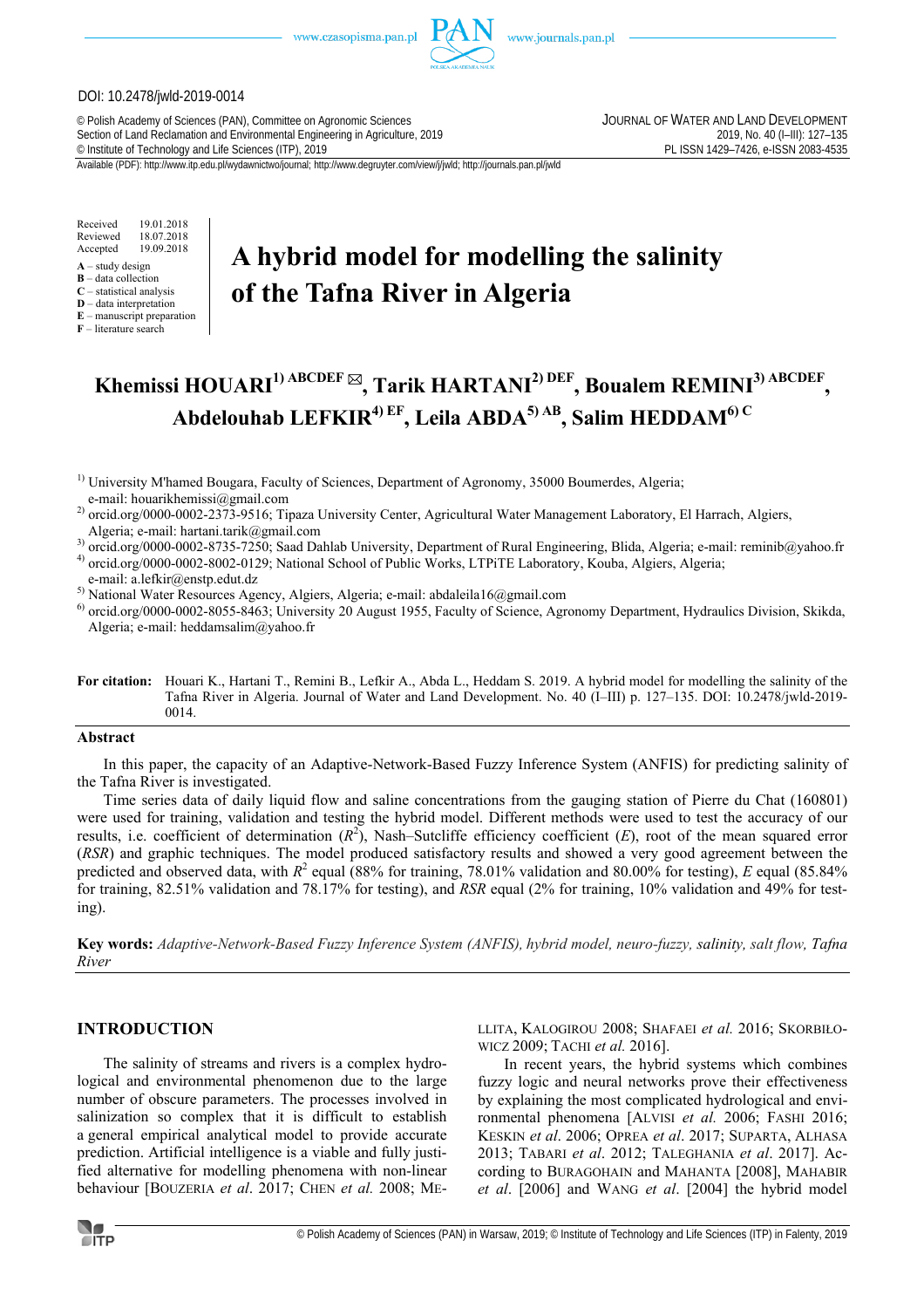(neuro-fuzzy) "capture" the behaviour of non-linear syssystems quickly and accurately, even more so than other methods. It is one of the most widely used models for predicting time series and thus provides a good basis for comparison [KOUJOK *et al*. 2008]. MARASHI *et al.* [2018], KESKIN *et al*. [2010], KISI [2006] and MOHANDES *et al.* [2011] confirm the performance of hybrid model prediction compared to neural networks and fuzzy systems.

Neuro-fuzzy systems are currently one of the "flavours of the month" in the neural network and fuzzy logic communities. They attempt to combine the structural and learning abilities of a neural network with the linguistic initialisation and validation aspects of a fuzzy system [BROWN 1996]. Neural networks are interesting tools for recognizing patterns; they do not explain how they reach their decisions. Likewise, for systems of fuzzy logic which can run with inaccurate information, there are interesting way to explain their decisions but it does not automatically acquire the rules they use to make these decisions. These limitations have been a reason behind the creation of intelligent hybrid systems where two or more techniques are combined in a way to overcome the limitations of a single technique [CHANG, CHANG 2006; FULLER 2000].

The hybrid fuzzy neural networks have a tremendous potential to solve engineering problems. It is improper to expect that if the individual technologies are good then hybridization of technologies should turn out to be even better. Hybridization is performed for the purpose of investing better methods of problem solving [CHENNAKE-SAVA 2008]. Using a system created on the basis of a hybrid approach, existing methods and algorithms can be improved and more effective approaches can be developed to solve existing problems [SKVORTSOVA *et al*. 2017].

The aim of this study is the developed a neuro-fuzzy model (ANFIS) capable of predict and estimate the salinity of the Tafna River at every moment. Three observation times over 13 years and more than, 420 pairs of fluid flow and saline concentrations were used, to evaluate the performance of this model. Once the model is validated, watershed managers can integrate it into a decision support system to control the chemical quality.

#### **HYBRID MODEL (ANFIS)**

Adaptive neuro-fuzzy inference system (ANFIS), first introduced by JANG [1993]. ANFIS is capable of approximating any real continuous function on a compact set-of parameters to any degree of accuracy [JANG *et al*. 1997]. ANFIS identifies a set of parameters through a hybrid learning rule combining back propagation gradient descent error digestion and a least squared error method. There are two main approaches to fuzzy inference systems, namely the Mamdani approaches [MAMDANI, ASSILIAN 1975] and the TAKAGI, SUGENO [1985] approaches. The artificial neural networks ANN provides connectionist structures and learning abilities to the fuzzy systems whereas the fuzzy systems offer ANN a structured framework with high level IF-THEN rule thinking and reasoning [AVCI 2008; MINH *et al.* 2017]. The main type of association between neural networks and fuzzy systems is when a fuzzy

inference system is put in the form of a multilayered network [BUCKLEY, HAYASHI 1994], in which the weights correspond to the parameters of the system. Network architecture depending on the type of rules and methods of inference, aggregation and defuzzification chosen.

#### **STRUCTURE OF HYBRID MODEL**

The fuzzy inference system under consideration has two inputs  $(x, y)$  and one output  $(f)$ . The rule base contains the fuzzy if-then rules of Takagi and Sugeno's type [SUGENO, KANG 1988; TAKAGI, SUGENO 1983] as follows:

If x is A and y is B then z is 
$$
f(x, y)
$$
 (1)

Where: *A* and *B* are the fuzzy sets in the antecedents and  $z = f(x, y)$  is a crisp function in the consequent. Usually  $f(x, y)$  is a polynomial for the input variables  $\overline{x}$  and  $\overline{y}$ . But it can also be any other function that can approximately describe the output of the system within the fuzzy region as specified by the antecedent. When  $f(x, y)$  is a constant, a zero order Sugeno fuzzy model is formed which may be considered to be a special case of Mamdani fuzzy inference system [MAMDANI, ASSILIAN 1975] where each rule consequent is specified by a fuzzy singleton. If *f*(*x, y*) is taken to be a first order polynomial a first order Sugeno. For a first order, two rule Sugeno fuzzy inference system, the two rules may be stated [SENGUR 2008; ÜBEYLI 2008; YING, PAN 2008] as:

Rule 1: If *x* is  $A_1$  and *y* is  $B_1$  then  $f_1 = p_1 x + q_1 y + r_1$  (2)

Rule 2: If *x* is  $A_2$  and *y* is  $B_2$  then  $f_2 = p_2 x + q_2 y + r_2$  (3)

ANFIS architecture is an adaptive network that uses supervised learning on learning algorithm, which has a function similar to the model of Takagi–Sugeno fuzzy inference system. Figure 1 shows the scheme fuzzy reasoning mechanism for Takagi–Sugeno model and ANFIS architecture [SUPARTA, ALHASA 2013].

#### **First layer**

Every node *i* in this layer is adaptive with a node function

$$
Q_i^1 = \mu_{Ai}(x) \tag{4}
$$

Where: *x* is the input to node  $i$ ,  $A_i$  is the linguistic variable associated with this node function and  $\mu_{Ai}$  is the membership function of  $A_i$ . Usually  $\mu_{Ai}(x)$  is chosen as

$$
\mu_{Ai}(x) = \frac{1}{1 + \left| \left( \frac{x - c_i}{a_i} \right)^2 \right|^{b_i}} \tag{5}
$$

$$
\mu_{Ai}(x) = \exp\left[-\left(\frac{x - c_i}{2a_i}\right)^2\right] \tag{6}
$$

#### **Second layer**

Each node in this layer is a fixed node, which calculates the firing strength '*wi*' of a rule. The output of each node is the product of all the incoming signals to it and is given by

$$
Q_i^2 = w_i = \mu_{Ai}(x) \cdot \mu_{Bi}(y), \quad i = 1, 2 \tag{7}
$$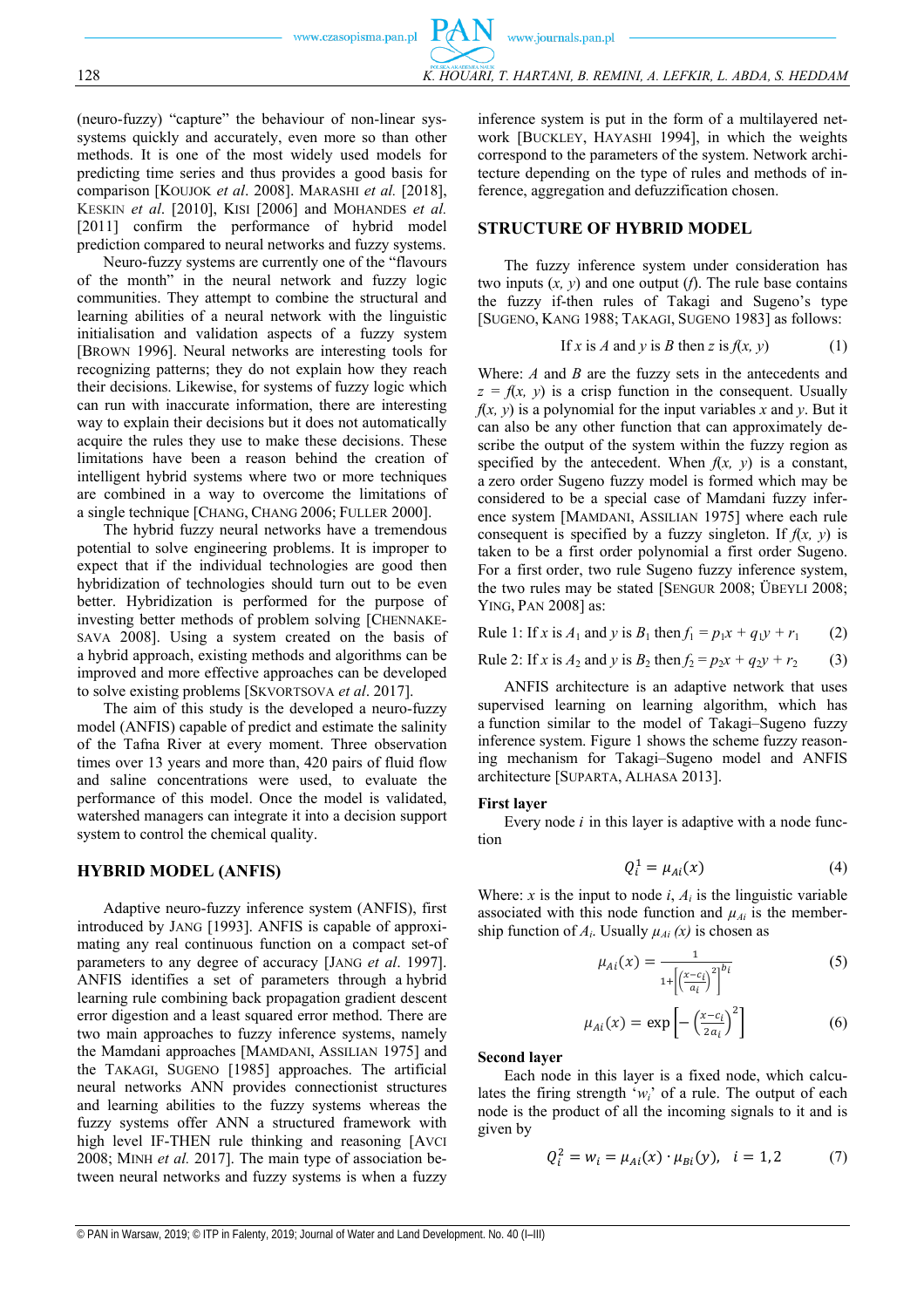www.journals.pan.pl

*A hybrid model for modelling the salinity of the Tafna River in Algeria* **129 129** 

www.czasopisma.pan.pl





Fig. 1. Example of Sugeno's fuzzy if-then rule and fuzzy reasoning mechanism (a) and equivalent ANFIS architecture (b); source: JANG *et al*. [1997].

#### **Third layer**

Every node in this layer is a fixed node. Each *i*<sup>th</sup> node calculates the ratio of the *i*<sup>th</sup> rule's firing strength to the sum of firing strengths of all the rules. The output from the  $i<sup>th</sup>$  node is the normalized firing strength given by:

$$
Q_i^3 = \overline{w_i} = \frac{w_i}{w_i + w_2}, \quad i = 1, 2 \tag{8}
$$

#### **Fourth layer**

Every node in this layer is an adaptive node with a node function given by:

$$
Q_i^4 = \overline{w}f_i = \overline{w}(p_ix + q_iy + r_i), \quad i = 1, 2 \tag{9}
$$

#### **Fifth layer**

The output is obtained by summing all the outputs of layer 4:

$$
Q_i^5 = \sum_i \overline{w} f_i = \frac{\sum_i w_i f_i}{\sum_i w_i}
$$
 (10)

## **LEARNING OF HYBRID MODEL**

The adjustment of the ANFIS parameters is carried out during the learning phase. The first layer and the fourth layer contain the parameters that can be modified over time. In the first layer, it contains a nonlinear of the premises parameter while the fourth layer contains linear consequent parameters. A hybrid algorithm proposed by JANG [1993] will be used in this study to train of these parameters. When these lasts are obtained, input data are passed back to the adaptive network input, and the output generated are compared with the actual output.

While backward path is run, the consequent parameters must be in a steady state. The error occurred during the comparison between the output generated with the actual output is propagated back to the first layer.

Next, after the consequent parameters are obtained, input data is passed back to the adaptive network input, and the output generated will be compared with the actual output.

While backward path is run, the consequent parameters must be in a steady state. The error occurred during the comparison between the output generated with the actual output is propagated back to the first layer. At the same time, parameter premises in the first layer are updated using learning methods of gradient descent or back propagation. With the use of hybrid learning algorithm that combines with the recursive least square estimator and the gradient descent methods, it can ensure the convergence rate is faster because it can reduce the dimensional search space in the original method of back propagation. One level of hybrid learning is called epochs [NAYAK *et al*. 2004; SUPARTA, ALHASA 2016].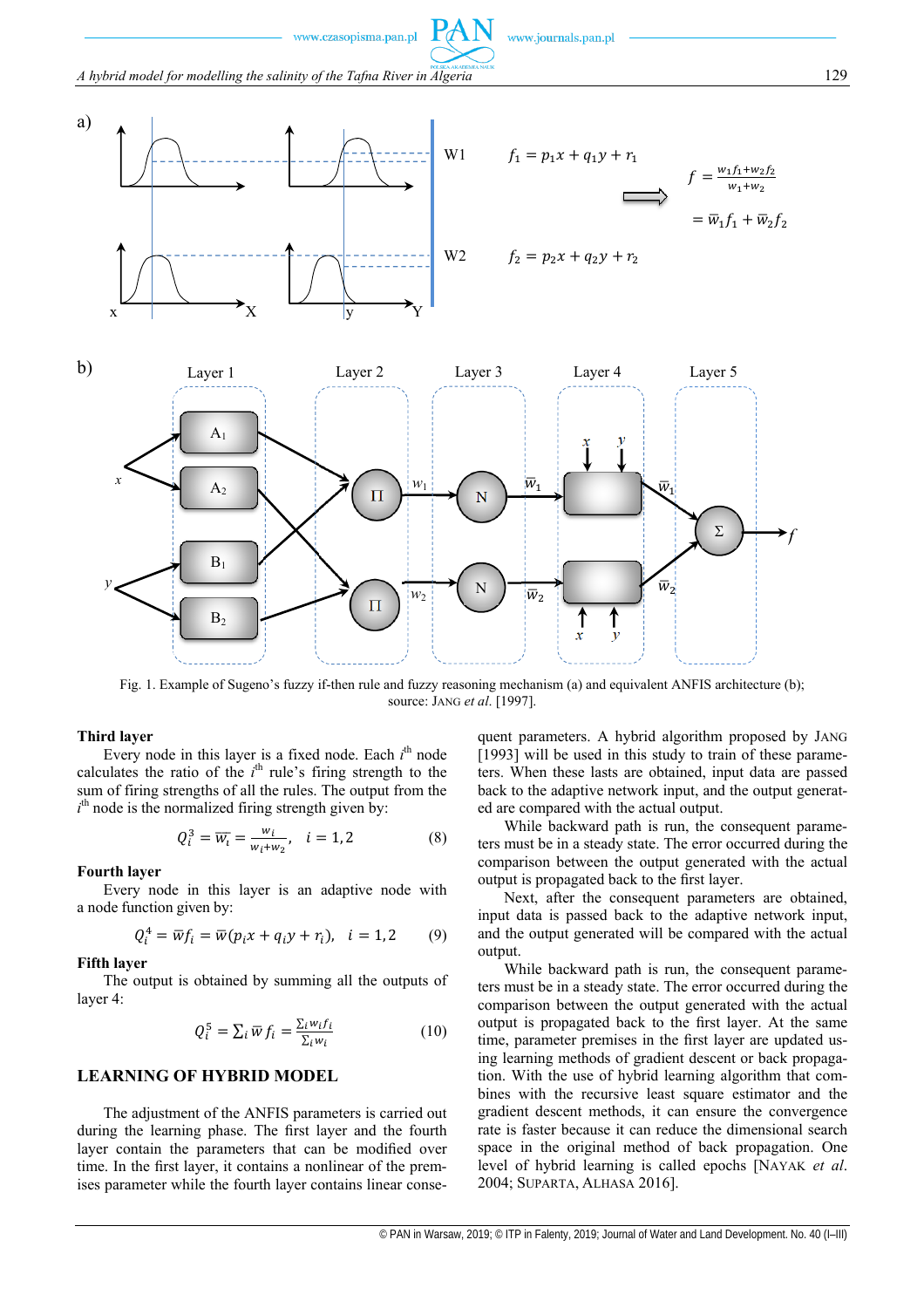The coefficient of determination  $(R^2)$ , the root of the mean squared error *RSR* (ratio of the root mean square error to the standard deviation of measured) and the Nash– Sutcliffe efficiency coefficient (*E*) were used [NASH, SUT-CLIFFE 1970]. These parameters are given by the following relationships respectively:

$$
RSR = \frac{\sqrt{\sum_{i=1}^{n} (Qt_i - \hat{Q}t_i)^2}}{\sqrt{\sum_{i=1}^{n} (Qt_i - \bar{Q}t_i)^2}}
$$
(11)

$$
E = 1 - \frac{\sum_{i=1}^{n} (Qt_i - \hat{Q}t_i)^2}{\sum_{i=1}^{n} (Qt_i - \bar{Q}t_i)^2}
$$
(12)

$$
R^{2} = \left(\frac{\sum_{i=1}^{n} (\hat{Q} t_i - \overline{\hat{Q} t_i}) (Q t_i - \overline{Q t_i})}{\left(\sum_{i=1}^{n} (\hat{Q} t_i - \overline{\hat{Q} t_i})^{2}\right) \left(\sum_{i=1}^{n} (Q t_i - \overline{Q t_i})^{2}\right)}\right)^{2}
$$
(13)

Where:  $Qt_i$  is the measured value of the flow;  $\hat{Q}t_i$  is the flow calculated by the model  $\overline{Q}t_i$ : is the measured average rate and *n* is the number of data.

Data in Table 1 show the values of the *RSR*, *R*² and *E* criteria corresponding to different degree of performance of the model at the daily scale.

**Table 1.** General performance ratings for recommended statistics for a daily time step

| Rating         | E(%)             | $RSR$ $(*)$      | $R^2(96)$              |
|----------------|------------------|------------------|------------------------|
| Very good      | 75 < E < 100     | $0 <$ RSR $<$ 50 | $75 < R^2 < 100$       |
| Good           | $65 \le E \le 7$ | 50 < RSR < 60    | $65 \leq R^2 \leq 100$ |
| Satisfactory   | 50 < E < 6       | 60 < RSR < 70    | $50 < R^2 < 100$       |
| Unsatisfactory | $E \le 50$       | RSR > 70         | $R^2$ < 50             |
|                |                  |                  |                        |

Explanations:  $E =$  Nash–Sutcliffe efficiency coefficient;  $RSR =$  root of the mean squared error;  $R^2$  = coefficient of determination.

# **STUDY AREA**

The present work carried out on the Tafna River (Fig. 2). The Tafna River is 170 km long. It is located in the northwestern region of Algeria, draining the Tafna watershed with an area of 7,245 km². It is ranging from the Algerian-Moroccan border in the West to about 30 km East of Tlemcen. This river reaches the Mediterranean Sea near Beni-Saf city. It is located between 34°11' N and 35°19' N and 0°50' longitude and 2°20' W. The climate is Mediterranean with two main seasons: a long, dry, hot summer– autumn and a winter–spring with abrupt and frequent heavy rainfall. During the summer, most of the streams, especially in their downstream parts, become mostly dry between June and October [ZETTAM *et al*. 2017].

## **DATA AND METHODS**

For simplicity, we assume the fuzzy inference system under consideration has two inputs daily liquid flow  $Q_l$ (m3 ∙s–1) and daily salt concentration *Cs* (g∙dm–3). In this approch, 420 samples of liquid flow  $(m^3 \cdot s^{-1})$  and mean daily saline concentrations (g∙dm–3) collected over three observation periods for 13 years (from 1977 to 1979 and from 1982 to 1991) were used (Fig. 3).



Fig. 2. Location of the study area; source: own elaboration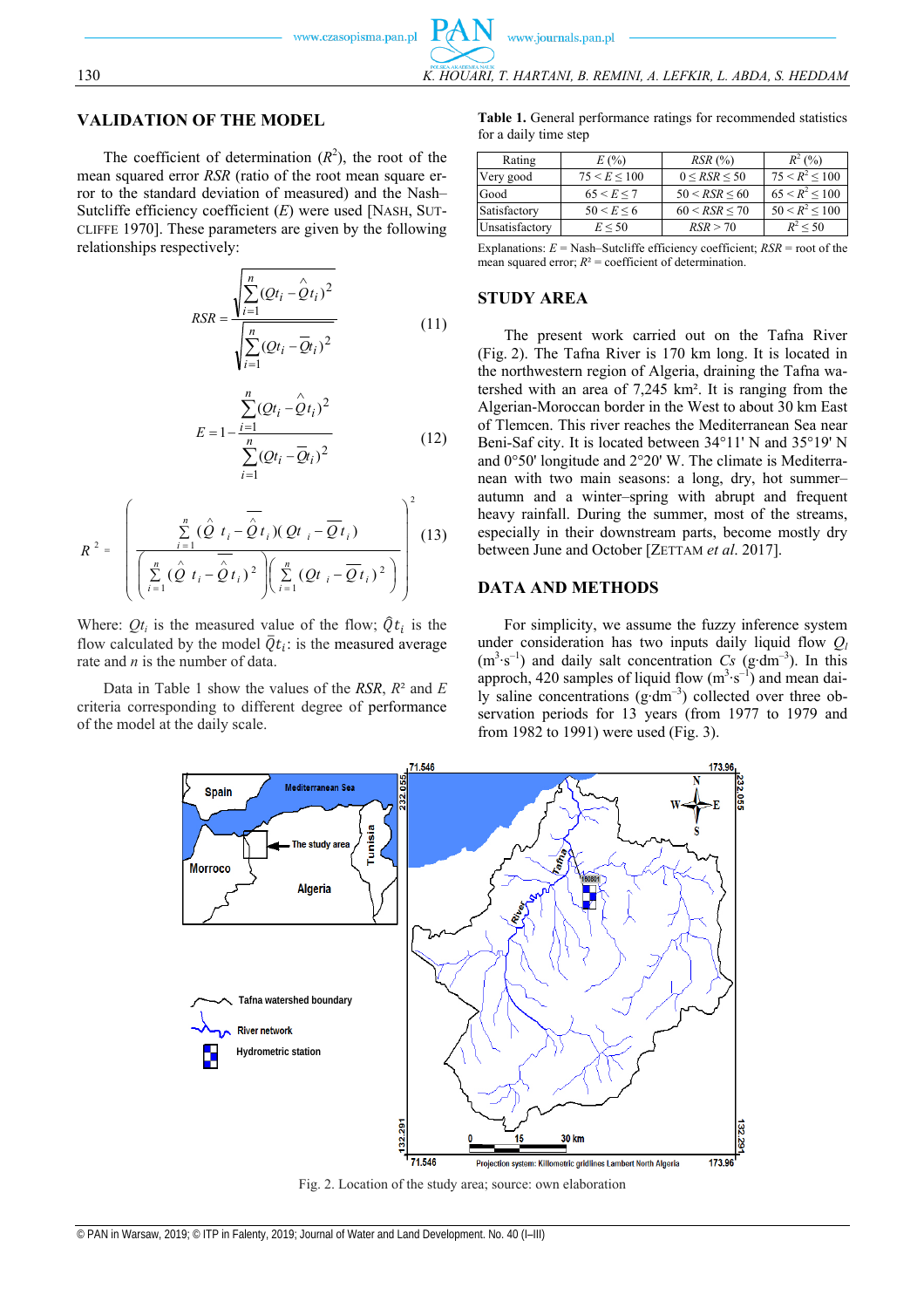www.journals.pan.pl

*A hybrid model for modelling the salinity of the Tafna River in Algeria* 131



Fig. 3. Observed data of liquid flow  $(Q_l)$  and salt concentration  $(Cs)$  from 1977 to 1979 and from 1982 to 1991; source: Agence Nationale des Ressources Hydrauliques (ANRH)

The flow is measured using a gauging station and saline concentrations are determined in the laboratory. The choice of these two parameters is based on the fact that the liquid flow is the causal factor and the saline concentrations is consequence factor. So that, we choose 'Pierre du Chat' hydrometric station which is based on their site, it is the outlet of the river and controls 80% of the Tafna watershed.

The dataset (420 samples) has been divided into three subsets: training, validation and testing.

- Training phase: the training data sample is a set of data that is independent follows the same population; 252 samples (60% of the population) are used for this phase from 26.09.1977 to 18.05.1979 and from 18.05.1979 to 26.01.1982.
- Test phase: the test stage, carried out with another sample of pairs  $(Cs \text{ and } Q_l)$  randomly drawn from the same population but for another observation period, from 18.05.1988 to 01.05.1990 with 84 samples. That is to say 20% of the population.
- Validation phase: the validation step, performed on a third sample (i.e. 20% of the population) with the same  $Cs$  and  $Q<sub>l</sub>$ , it allows to check the stability of the predictive ability from 02.05.1990 to 13.03.1991.

# **RESULTS AND DISCUSSION**

The summary of statistical characteristics of the training, validation and test for observed and predicted saline flows are presented in Table 2. As gradually as we obtained data, the values of the saline flow of the samples ranged from 0.023 to 80.6 kg⋅s<sup>-1</sup>. This explains the influence of the runoff on the chemical quantity of the Tafna valley waters.

After the calibration and validation of ANFIS, their performance was evaluated using graphical techniques and three statistical criteria: determination coefficient (*R*²), Nash–Sutcliffe efficiency coefficient (*E*), and the root of mean square error (*RSR*). Table 3 shows the best performance of the proposed hybrid model, with determination

**Table 2.** Comparison of observed and predicted daily salt flow  $(kg·s^{-1})$ 

| Phase          | Os        | Average | SD    | CV   | Min   | Max  |
|----------------|-----------|---------|-------|------|-------|------|
| Training       | observed  | 5.11    | 8.87  | 1.74 | 0.052 | 80.6 |
|                | predicted | 4.36    | 9.47  | 2.05 | 0.023 | 80.6 |
| Validatio<br>n | observed  | 4.39    | 9.47  | 2.05 | 0.023 | 80.6 |
|                | predicted | 3.43    | 8.05  | 2.05 | 0.043 | 40.3 |
| Testing        | observed  | 5.92    | 13.31 | 2.24 | 0.038 | 66.0 |
|                | predicted | 5.24    | 10.94 | 2.09 | 0.024 | 50.0 |

Explanations:  $Q_s$  = salt flow,  $SD$  = standard deviation,  $CV$  = coefficient of variation.

Source: own study.

**Table 3.** Statistical parameters of ANFIS in the training, validation and testing

| Phase      | RSR (%) | (96)  | (9/0) |
|------------|---------|-------|-------|
| Training   |         | 85.84 | 88.00 |
| Validation | l O     | 82.51 | 78.01 |
| Testing    | 49      | 78.17 | 80.00 |
|            |         |       |       |

Explanations:  $RSR =$  root of mean square error,  $E =$  Nash–Sutcliffe efficiency coefficient,  $R^2$  = determination coefficient. Source: own study.

coefficient ( $R$ <sup>2</sup> = 88% for training, 78.01% for validation and 80.00% for tests), efficiency Nash–Sutcliffe coefficient  $(E = 85.84\%$  for training, 82.51% for validation) and root of mean squared error (*RSR* = 2% for training, 10% for validation and 49% for the tests).

The scatter plots of observed values versus simulated saline flow rates analysed here are presented in Figure 4 respectively for the training, validation and tests phases. These statistics clearly show that the hybrid model is close to the adjustment line.

Figure 5 shows the time series of observed and expected salt fluxes during training, validation and testing. The model took precisely the non-linear pattern of salt flow during training and produced a good generalization during testing and validation.

During the study period, the flow values as well as the salt concentration of the hybrid model were used to predict and fill gaps in the salt concentration series. The hybrid model was used to estimate the amount of salinity (Fig. 6).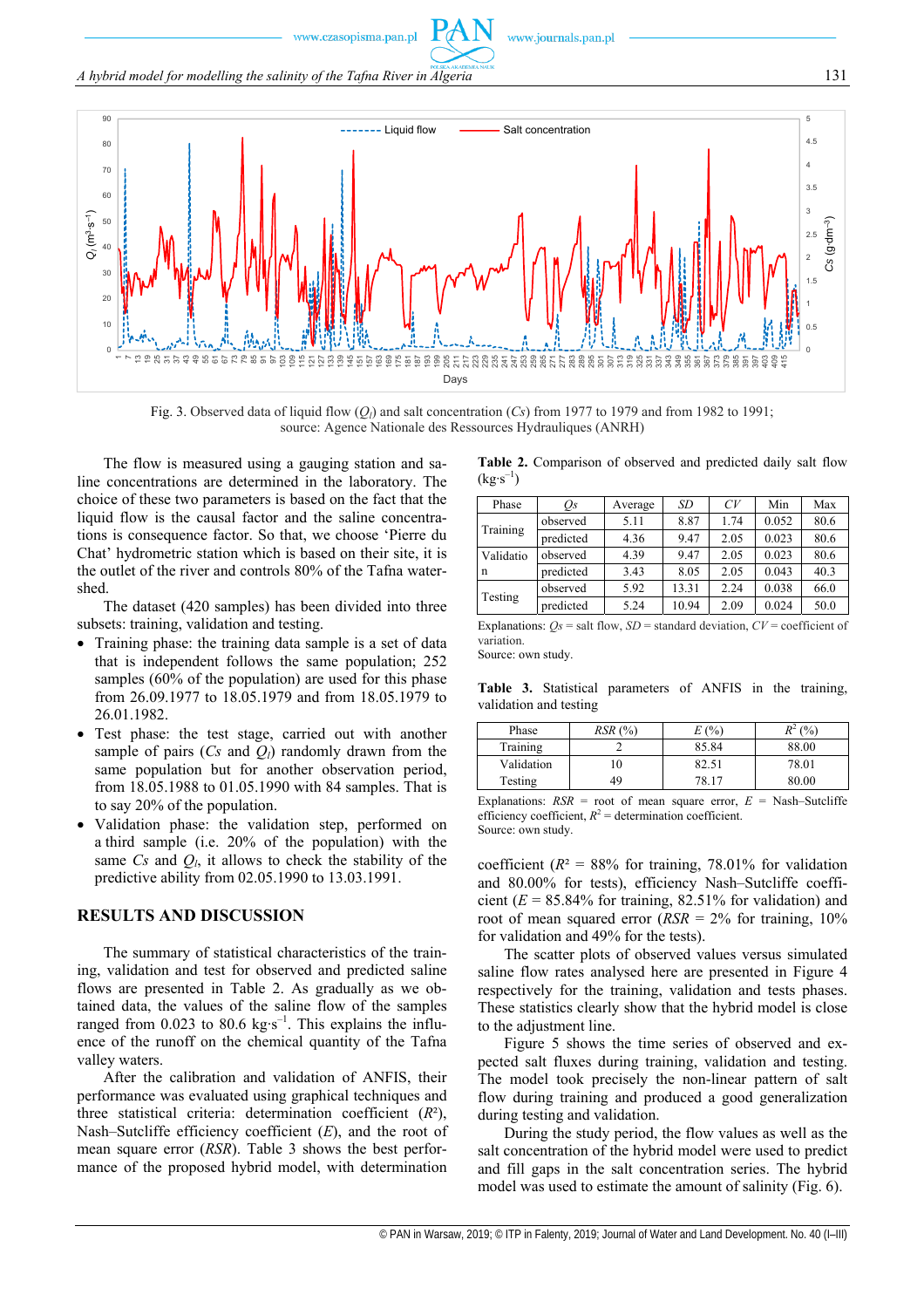



Fig. 4. Correlation between observed and predicted values of saline flow rates: a) training, b) validation, c) testing; source: own study



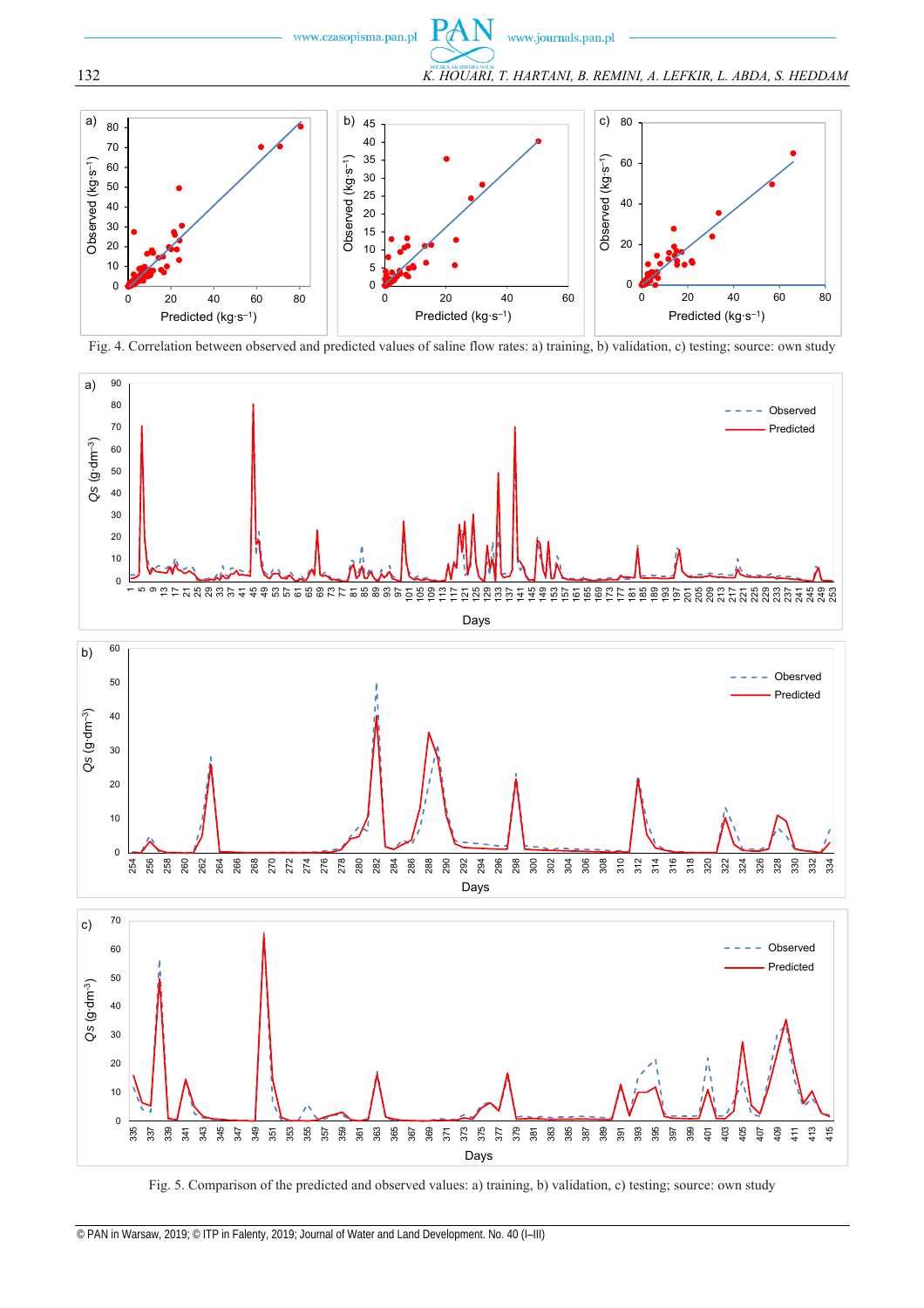www.journals.pan.pl

*A hybrid model for modelling the salinity of the Tafna River in Algeria* 133



Fig. 6. Annual variation of salinity; source: own study

Noting that the salinity of the Tafna River continues to increase, for example for the years 2000–2010, salinity has almost doubled compared to the period of 1989–1999. This remarkable increase in the salinity of Tafna River explains the effect of climate change in western Algeria, especially in the Tafna watershed. The average amount of chemicals is (786,500 t∙year–1). This significant amount is negligible in solid suspension transport quantification studies. This automatically affects the sizing calculations of the dike, life and dam site.

Another advantage of this hybrid model, as previously reported, is to predict salt concentrations without performing chemical analyses that are generally expensive. The hybrid model proposed in this study is applicable to all hydrometric stations even in national and international area, i.e. it is applicable to all regions.

## **CONCLUSIONS**

The key objective of this study was to evaluate the accuracy of hybrid model (ANFIS) in prediction salinity of the Tafna River. Data collected during 13 years by National Water Resources Agency (ANRH) were used to establish a salinity-rating curve and also acted as inputs to the hybrid model.

The ANFIS model showed a better performance results in step of daily time, with coefficient of determination  $(R^2 = 0.88\%$  for training, 78.01% validation and 80.00% for testing), Nash–Sutcliffe efficiency coefficient  $(E =$ 85.84% for training, 82.51% validation and 78.17% for testing), and the root of the mean squared error (*RSR* = 0.02% for training, 0.10% validation and 0.49% for testing). These encouraging results open up a number of perspectives, where it would be interesting to try to apply hybrid models (neuro-fuzzy) on a larger scale in hydrology and the environment. This approach should be tested on a large scale for the whole country and, if successful, integrated into early warning systems in the event of Water Supply and Sanitation (WSS) water quality degradation.

#### **ACKNOWLEDGEMENTS**

The authors would like to thank the staff of National Water Resources Agency (Fr. Agence Nationale des Ressources Hydrauliques) for their assistance in providing facilities for the completion of this study.

#### **REFERENCES**

- ALVISI S., MASCELLANI G., FRANCHINI M., BARDOSSY A. 2006. Water level forecasting through fuzzy logic and artificial neural network approaches. Hydrology and Earth System Sciences. Vol. 10. Iss. 1 p. 1–17.
- AVCI E. 2008. Comparison of wavelet families for texture classification by using wavelet packet entropy adaptive network based fuzzy inference system. Applied Soft Computing. Vol. 8. Iss. 1 p. 225–231. DOI 10.1016/j.asoc.2007.01.003.
- BOUZERIA H., GHENIM A.N., KHANCHOUL K. 2017. Using artificial neural network (ANN) for prediction of sediment loads, application to the Mellah catchment, northeast Algeria. Journal of Water and Land Development. No. 33 p. 47–55. DOI 10.1515/jwld-2017-0018.
- BUCKLEY J.J., HAYASHI Y. 1994. Fuzzy neural networks. Fuzzy sets and Systems. Vol. 66 p. 1–13. DOI 10.1016/0165-0114 (94)90297-6.
- BURAGOHAIN M., MAHANTA C. 2008. A novel approach for ANFIS modeling based on full factorial design. Applied Soft Computing. Vol. 8. Iss. 1 p. 609–625. DOI 10.1016/j.asoc. 2007.03.010.
- CHANG F.J., CHANG Y.T. 2006. Adaptive neuro-fuzzy inference system for prediction of water level in reservoir. Advances in Water Resources. Vol. 29 p. 1–10. DOI 10.1016/j.advwatres. 2005.04.015.
- CHEN S.H., JAKEMAN A.J., NORTON J.P. 2008. Artificial intelligence techniques: An introduction to their use for modelling environmental systems. Mathematics and Computers in Simulation. Vol. 78. Iss. 2–3 p. 379–400.
- CHENNAKESAVA R.A. 2008. Fuzzy logic and neural networks, basic concepts and applications. New Delhi. New Age Publishers. ISBN 8122421822 pp. 257.
- FASHI F.H. 2016. Evaluation of adaptive neural-based fuzzy inference system approach for estimating saturated soil water content. Modeling Earth Systems and Environment. Vol. 2. Iss. 4 p. 1–6. DOI 10.1007/s40808-016-0255-y.
- FULLER R. 2000. Introduction neuro-fuzzy systemes. Ser. Advances in Intelligent and Soft Computing. Vol. 2. Heidelberg. Physica Verl. Springer. Springer Verl. Comp. pp. 289.
- JANG J.R.S. 1993. ANFIS. Adaptive-network-based fuzzy inference systems. IEEE Transaction on Systems, Man, and Cybernetics. Vol. 23. No. 3 p. 665–685. DOI 10.1109/21. 256541.
- JANG J.S.R., SUNI C.T., MIZUTANI E. 1997. Neuro-fuzzy and soft computing: A computational approach to learning and machine intelligence. IEEE Transactions on Automatic Control. Vol. 42. Iss. 10 p. 1482–1484.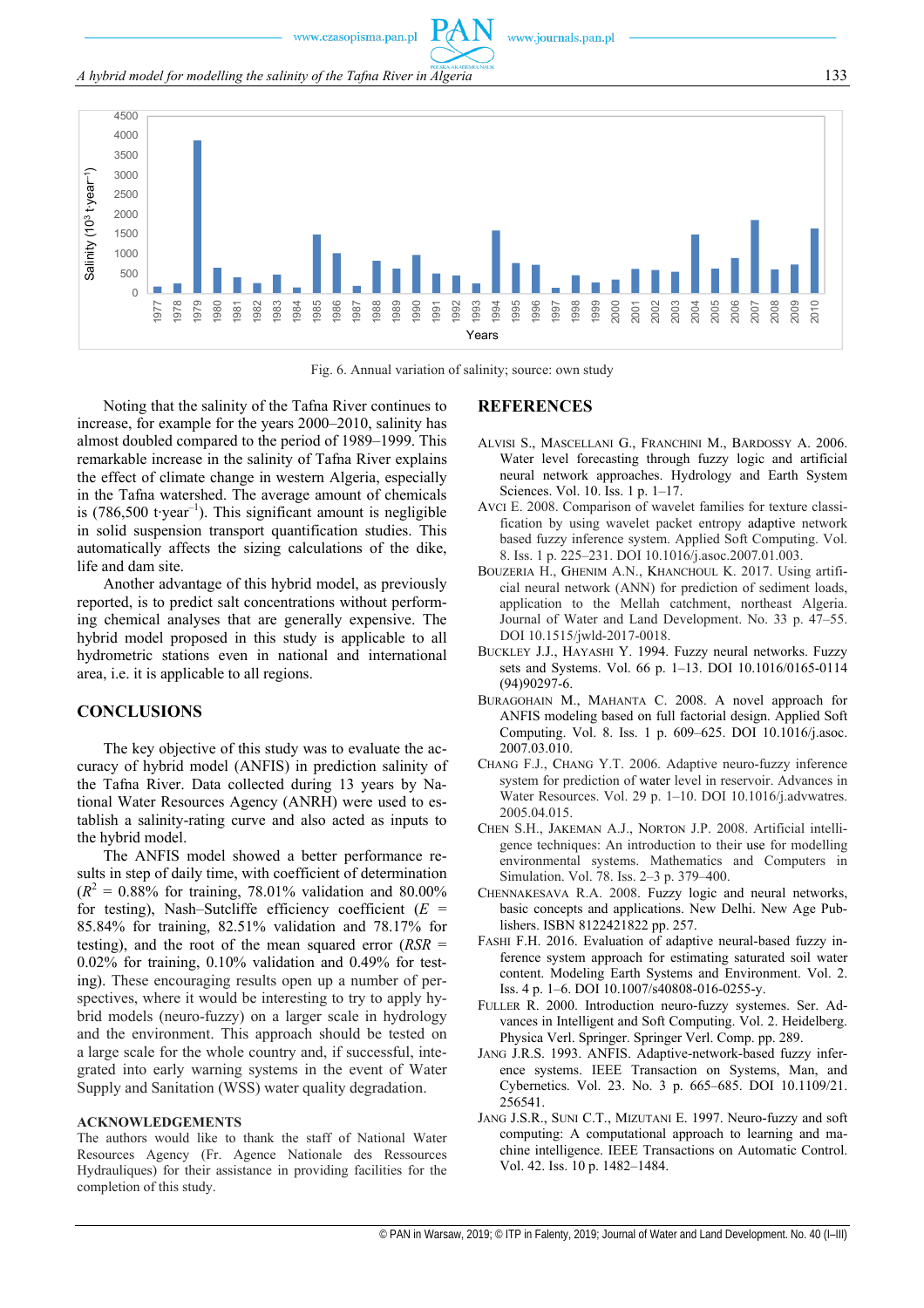- KESKIN M.E., TAYLAN D., TERZI Ö. 2006. Adaptive neural-based fuzzy inference system (ANFIS). Approach for modelling hydrological time series. Hydrological Sciences-Journal des Sciences Hydrologiques. Vol. 51 p. 588–598. DOI 10.1623/ hysj.51.4.588.
- KESKIN M.E., TAYLAN D., ZLEM T.Ö. 2010. Adaptive neuralbased fuzzy inference system (ANFIS). Approach for modelling hydrological time series. Hydrological Sciences Journal. Vol. 51. Iss. 4 p. 588–598. DOI 10.1623/hysj.51.4.588.
- KISI O. 2006. Daily pan evaporation modelling using a neurofuzzy computing technique. Journal of Hydrology. Vol. 329 p. 636–646. DOI 10.1016/J.JHYDROL.2006.03.015.
- KOUJOK M.E., GOURIVEAU R., ZERHOUNI N. 2008. Towards a neuro-fuzzy system for time series forecasting in maintenance applications. 17th IFAC Word Congress, Seoul Korea. DOI 10.3182/20080706-5-KR-1001.02174.
- MAHABIR C., HICKS F., FAYEK F.R. 2006. Neuro-fuzzy river ice breakup forecasting system. Cold Regions Science and Technology. Vol. 46 p. 100–112. DOI 10.1016/j.coldregions.2006. 08.009.
- MAMDANI E.H., ASSILIAN S. 1975. An experiment in linguistic synthesis with a fuzzy logic controller. International Journal of Man-Machine Studies. Vol. 7 p. 1–13. DOI 10.1016/ S0020-7373(75)80002-2.
- MARASHI M., TORKASHVAND A.M., AHMADI A., ESFANDYARI M. 2018. Adaptive neuro-fuzzy inference system: Estimation of soil aggregates stability. Acta Ecologica Sinica. In press. DOI 10.1016/j.chnaes.2018.05.002.
- MELLITA A., KALOGIROU S.A. 2008. Artificial intelligence techniques for photovoltaic applications: A review. Progress in Energy and Combustion Science. Vol. 34. Iss. 5 p. 574– 632.
- MINH D. B., KEIVAN K., PETER R. 2017. Performance analysis of different model architectures utilized in an adaptive neuro fuzzy inference system for contraction scour prediction. IOSR Journal of Mechanical and Civil Engineering. Vol. 14. Iss. 3 p. 18–32. DOI 10.9790/1684-1403051832.
- MOHANDES M., REHMAN S., RAHMAN S.M. 2011. Estimation of wind speed profile using adaptive neuro-fuzzy inference system (ANFIS). Applied Energy. Vol. 88 p. 4024–4032. DOI 10.1016/j.apenergy.2011.04.015.
- NASH J.E., SUTCLIFFE J.V. 1970. River flow forecasting through conceptual model. Part 1. A discussion of principles. Journal of Hydrology. Vol. p. 282–290.
- NAYAK P.C., SUDHEER K.P., RANGAN D.M., RAMASASTRI K.S. 2004. A neuro-fuzzy computing technique for modeling hydrological time series. Journal of Hydrology. Vol. p. 52–66. DOI 10.1016/j.jhydrol.2003.12.010.
- OPREA M., POPESCU M., MIHALACHE S.F., DRAGOMIR E.G. 2017. Data mining and ANFIS application to particulate matter air pollutant prediction. A comparative study. Proceedings of the 9<sup>th</sup> International Conference on Agents and Artificial Intelligence. Vol. 2 p. 551–558. DOI 10.5220/0006196405510 558.
- SENGUR A. 2008. Wavelet transform and adaptive neuro-fuzzy inference system for color texture classification. Expert Systems with Applications. Vol. 34 Iss. 3 p. 2120–2128. DOI 10.1016/j.eswa.2007.02.032.
- SHAFAEI M., ADAMOWSKI J., FAKHERI-FARD A., DINPASHOH Y., ADAMOWSKI K. 2016. A wavelet-SARIMA-ANN hybrid model for precipitation forecasting. Journal of Water and Land Development. No. 28 p. 27–36. DOI 10.1515/jwld-2016-0003.
- SKORBIŁOWICZ M. 2009. Wykorzystanie techniki sztucznych sieci neuronowych (ANN) do prognozowania stężenia mineralnych form azotu w wodach górnej Narwi [Adaptive neurofuzzy inference system: Estimation of soil aggregates stabilit]. Woda-Środowisko-Obszary Wiejskie. T. 9. Z. 25 p. 129–140.
- SKVORTSOVA M., TEREKHOV V., GROUT V. 2017. A hybrid intelligent system for risk assessment based on unstructured data. IEEE Conference of Russian Young Researchers in Electrical and Electronic Engineering (EIConRus). 01–03.02.2017 St. Petersburg, Russia. DOI 10.1109/EIConRus.2017.7910616.
- SUGENO M., KANG G.T. 1988. Structure identification of fuzzy model. Fuzzy Sets and Systems. Vol. 28. Iss. 1 p. 15–33. DOI 10.1016/0165-0114 (88)90113-3.
- SUPARTA W., ALHASA K.M. 2013. A comparison of ANFIS and MLP models for the prediction of perceptible water vapor. IEEE international conference on space science and communication (IconSpace) p. 243–248. 01–03.07.2013 Melaka, Malaysia. DOI 10.1109/IconSpace.2013.6599473.
- SUPARTA W., ALHASA K.M. 2016. Modeling of tropospheric delays using ANFIS. Springer Briefs in Meteorology. Springer International Publ. ISBN 978-3-319-28435-4. DOI 10.1007/ 978-3-319-28437-8.
- TABARI H., KISI O., EZANI A., TALAEE P.H. 2012. SVM, ANFIS, regression and climate based models for reference evapotranspiration modeling using limited climatic data in a semi-arid highland environment. Journal of Hydrology. Vol. 444 p. 78– 89. DOI 10.1016/j.jhydrol.2012.04.007.
- TACHI S.E., OUERDACHI L., REMAOUN M., DERDOUS O., BOUTA-GHANE H. 2016. Forecasting suspended sediment load using regularized neural network: Case study of the Isser River (Algeria). Journal of Water and Land Development. No. 29 p. 75–81. DOI 10.1515/jwld-2016-0014.
- TAKAGI T., SUGENO M. 1983. Derivation of fuzzy control rules from human operator's control action. IFAC Proceedings Volumes. Vol. 16. Iss. 13 p. 55–60.
- TAKAGI T., SUGENO M. 1985. Fuzzy identification of systems and its applications to modeling and control. IEEE Transactions on Systems, Man, and Cybernetics. Vol. SMC-15. Iss. 1 p. 116–132. DOI 10.1109/TSMC.1985.6313399.
- TALEGHANIA M.S., SAEEDI A.H., DEHAGHANI S., SHAFIEEC M.E. 2017. Modeling of precipitated asphaltene using the ANFIS approach. Petroleum Science and Technology. Vol. 35. No. 3 p. 235–241. DOI 10.1080/10916466.2016.1252773.
- ÜBEYLI E.D. 2008. Adaptive neuro-fuzzy inference system employing wavelet coefficients for detection of ophthalmic arterial disorders. Expert Systems with Applications. Vol. 34. Iss. 3 p. 2201–2209. DOI 10.1016/j.eswa.2007.02.020.
- WANG W.Q., GOLDNARAGHI M.F., ISMAIL F. 2004. Prognosis of machine health condition using neuro-fuzzy system. Mechanical System and Signal Processing. Vol. 18 p. 813–831. DOI 10.1016/S0888-3270(03)00079-7.
- YING L.C., PAN M.C. 2008. Using adaptive network based fuzzy inference system to forecast regional electricity loads. Energy Conversation and Management. Vol. 49 p. 205–211. DOI 10.1016/j.enconman.2007.06.015.
- ZETTAM A., TALEB A., SAUVAGE S., BOITHIAS L., BELAIDI N., SÁNCHEZ-PÉREZ J.M. 2017. Modelling hydrology and sediment transport in a semi-arid and anthropized catchment using the SWAT model: The case of the Tafna River (North-West Algeria). Water. Vol. 9. Iss. 3. DOI 10.3390/w9030216.